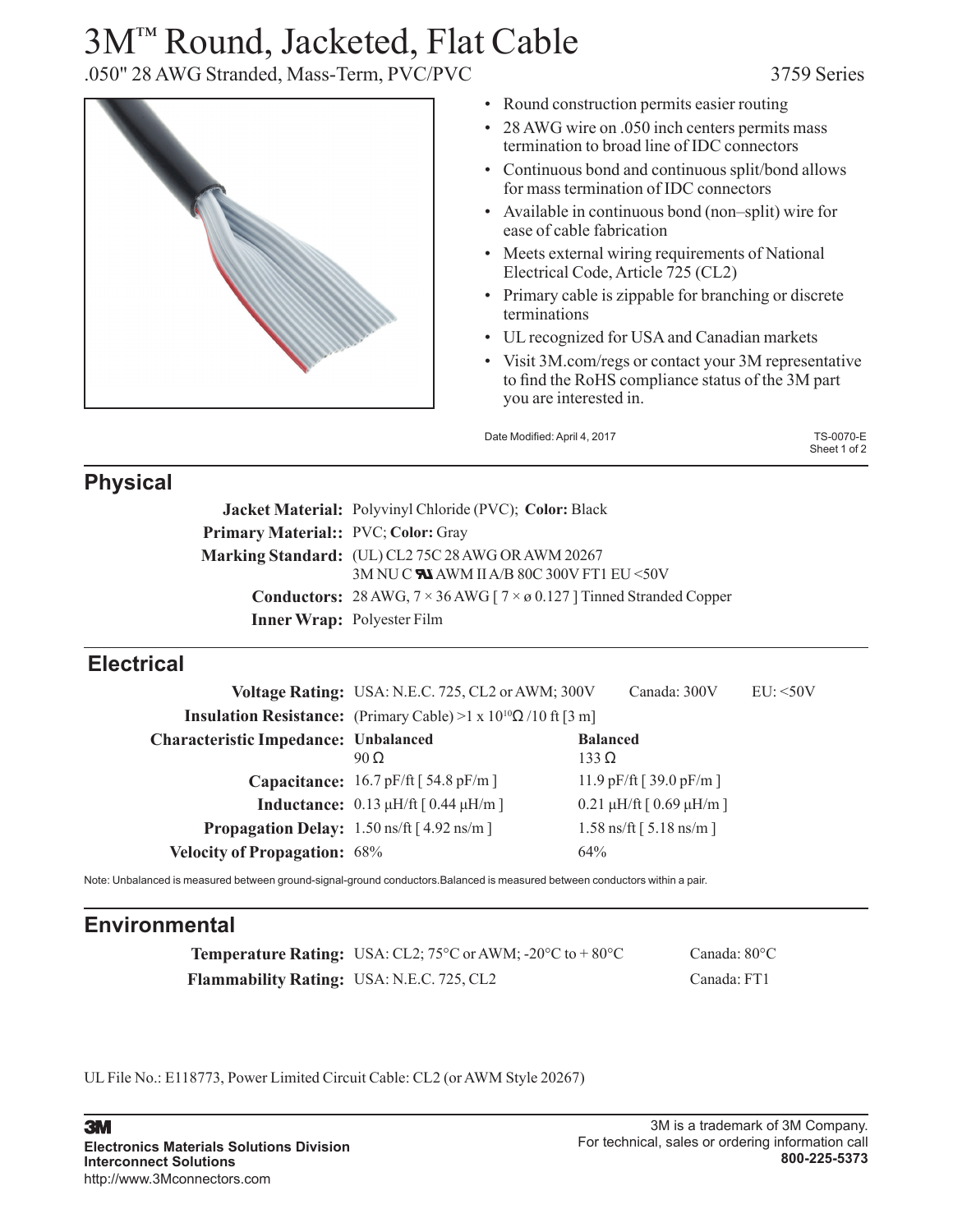## 3M™ Round, Jacketed, Flat Cable

.050" 28 AWG Stranded, Mass-Term, PVC/PVC 3759 Series



#### **3M**

**Electronics Materials Solutions Division Interconnect Solutions** http://www.3Mconnectors.com

3M is a trademark of 3M Company. For technical, sales or ordering information call **800-225-5373**